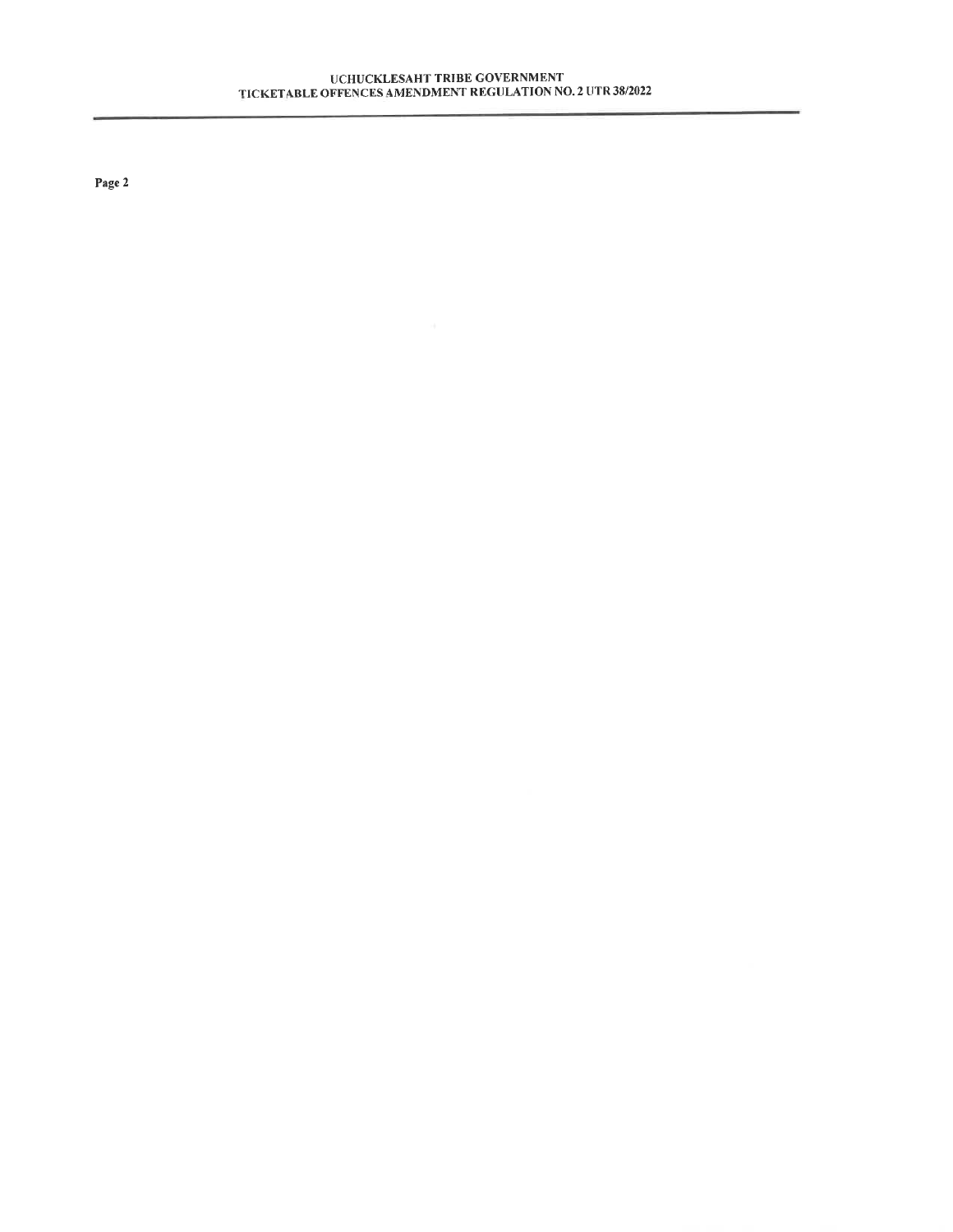#### TABLE OF CONTENTS

| $\overline{\text{Definition}}$ |  |
|--------------------------------|--|
|                                |  |
|                                |  |
|                                |  |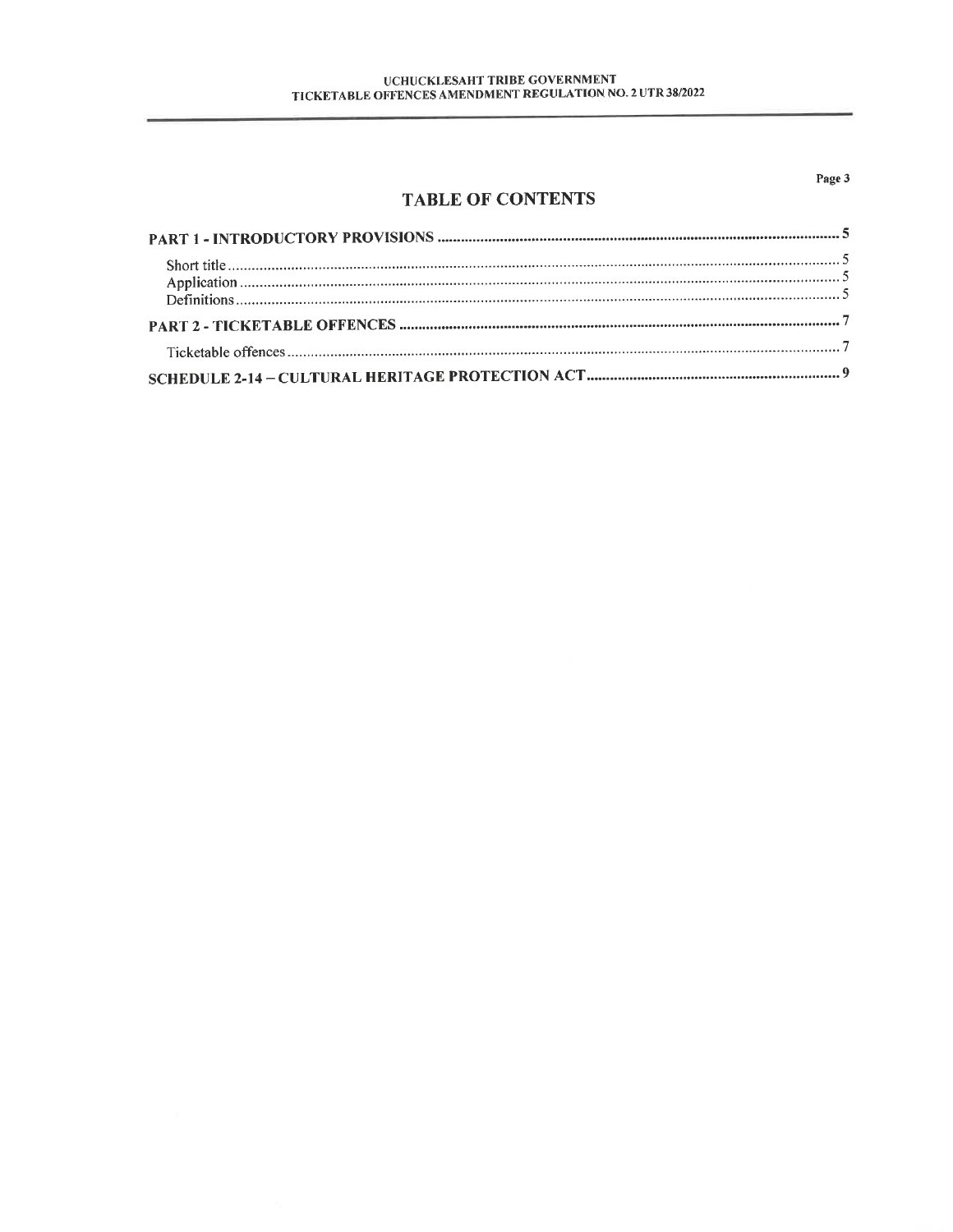$\approx$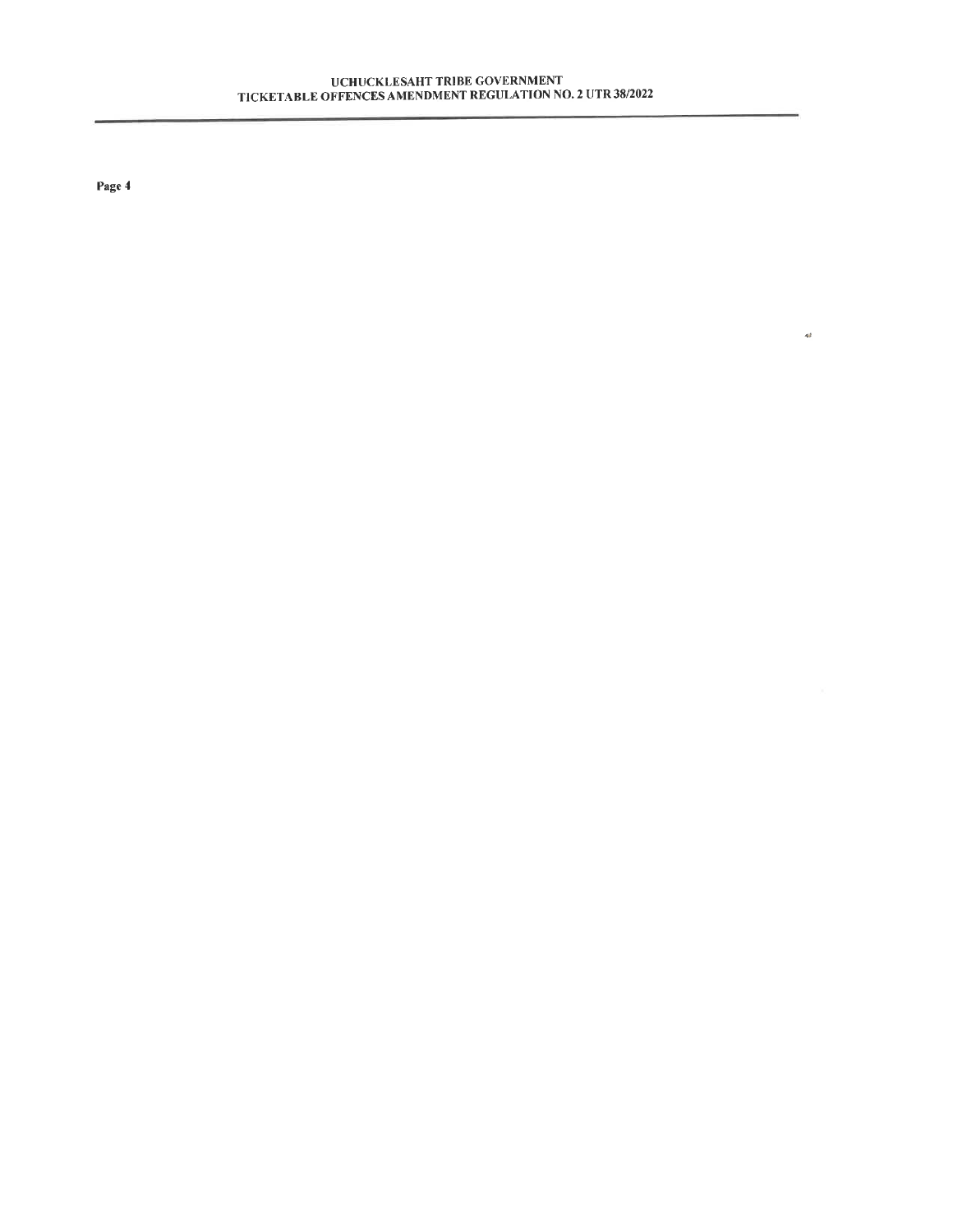#### PART 1 - INTRODUCTORY PROVISIONS

#### Page 5

#### Short title

1.1 This regulation may be cited as the Ticketable Offences Amendment Regulation No. 2.

#### Application

- 1.2 This regulation prescribes
	- (a) certain ticketable offences,
	- (b) for the purposes of section  $5.2$  of the Act,
		- (i) the particulars of those offences, and
		- (ii) the penalty, discounted penalty and surcharge penalty for those offences.

#### **Definitions**

1.3 In this regulation,

"Act" means the Enforcement Act.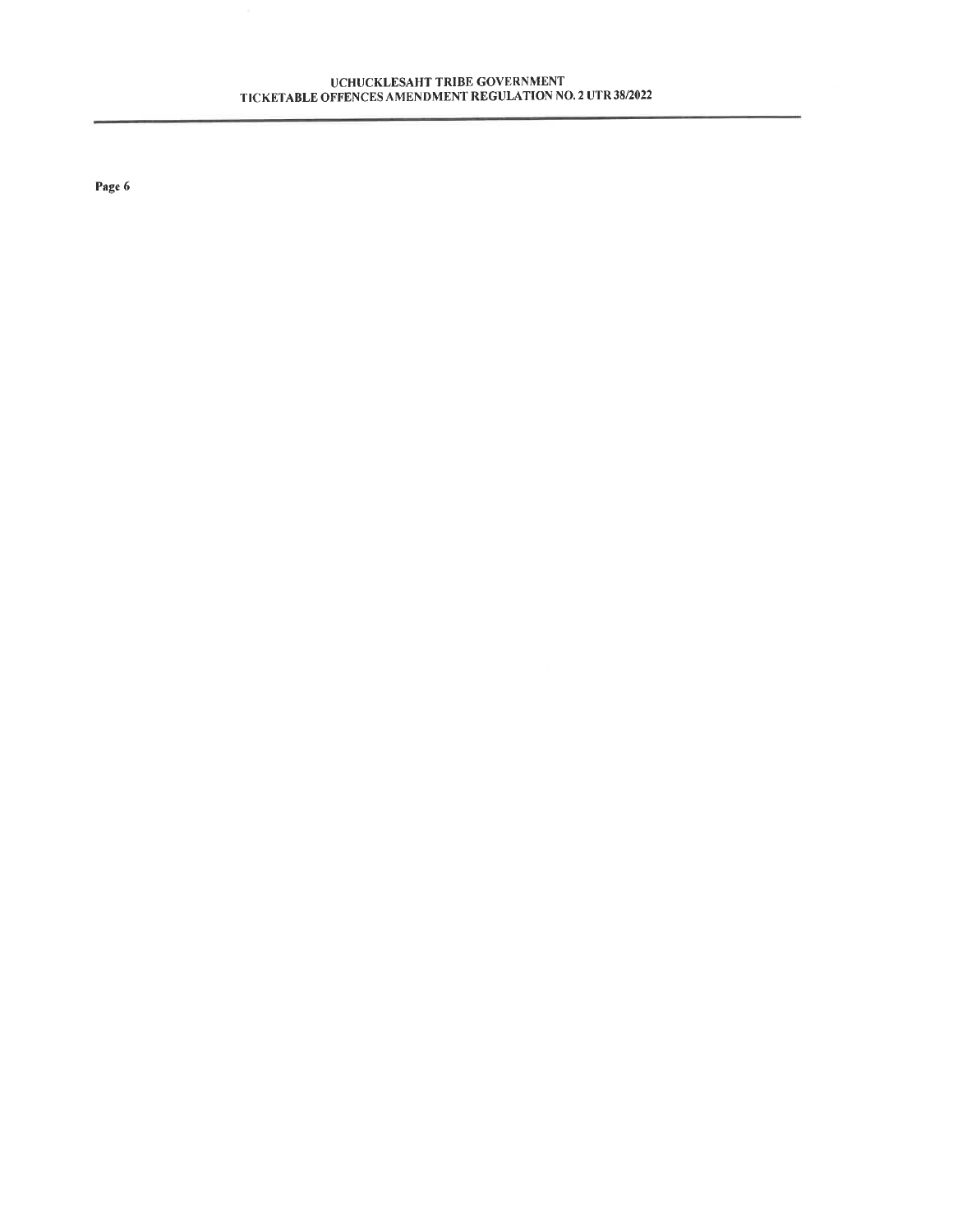Page?

### PART 2 - TICKETABLE OFFENCES

#### Ticketable offences

The Compliance Notice and Ticket Regulation is amended by adding Schedule 2-14 of  $1.1$ this Regulation as Schedule 2-14 of the Compliance Notice and Ticket Regulation.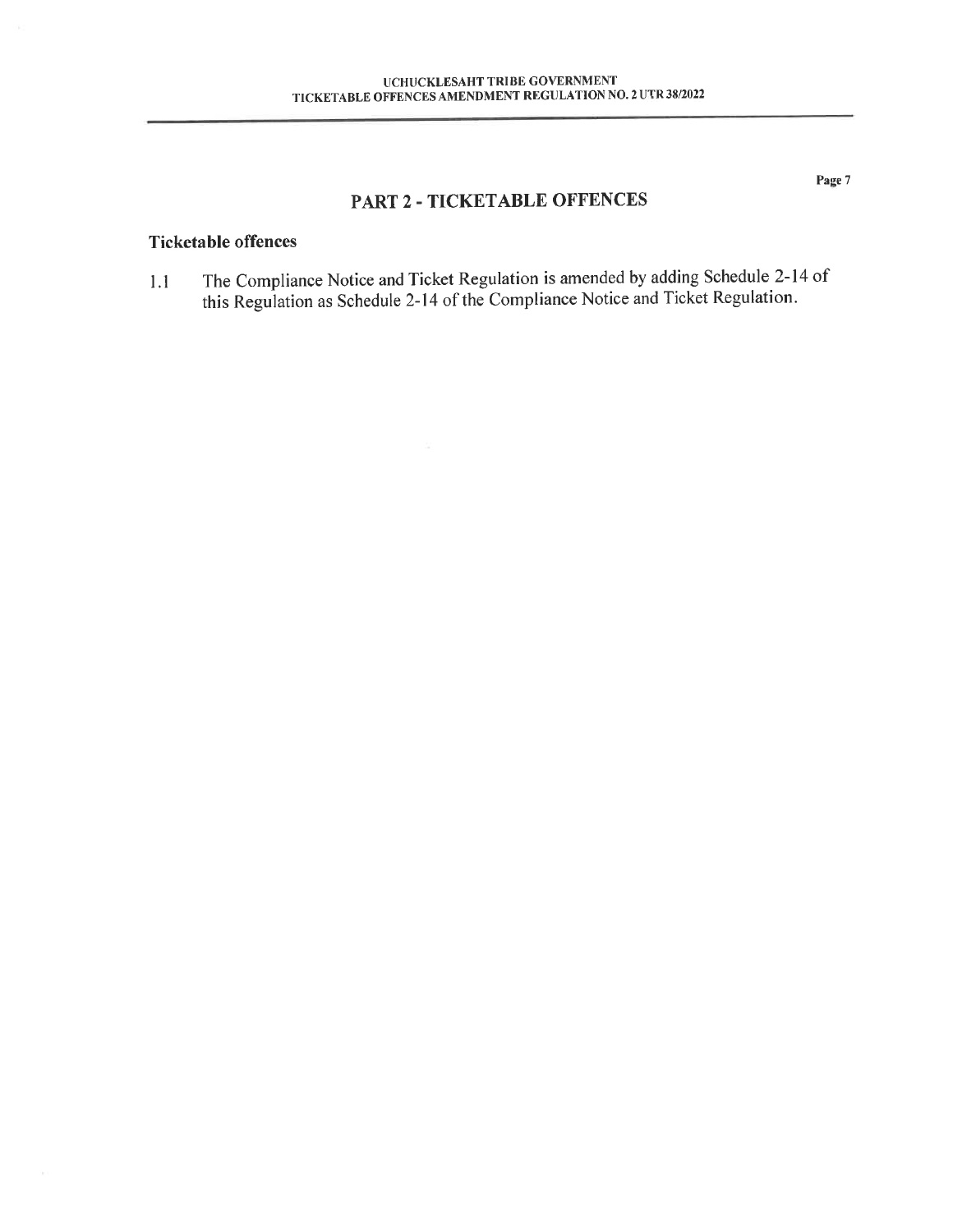$\tilde{\Sigma}$